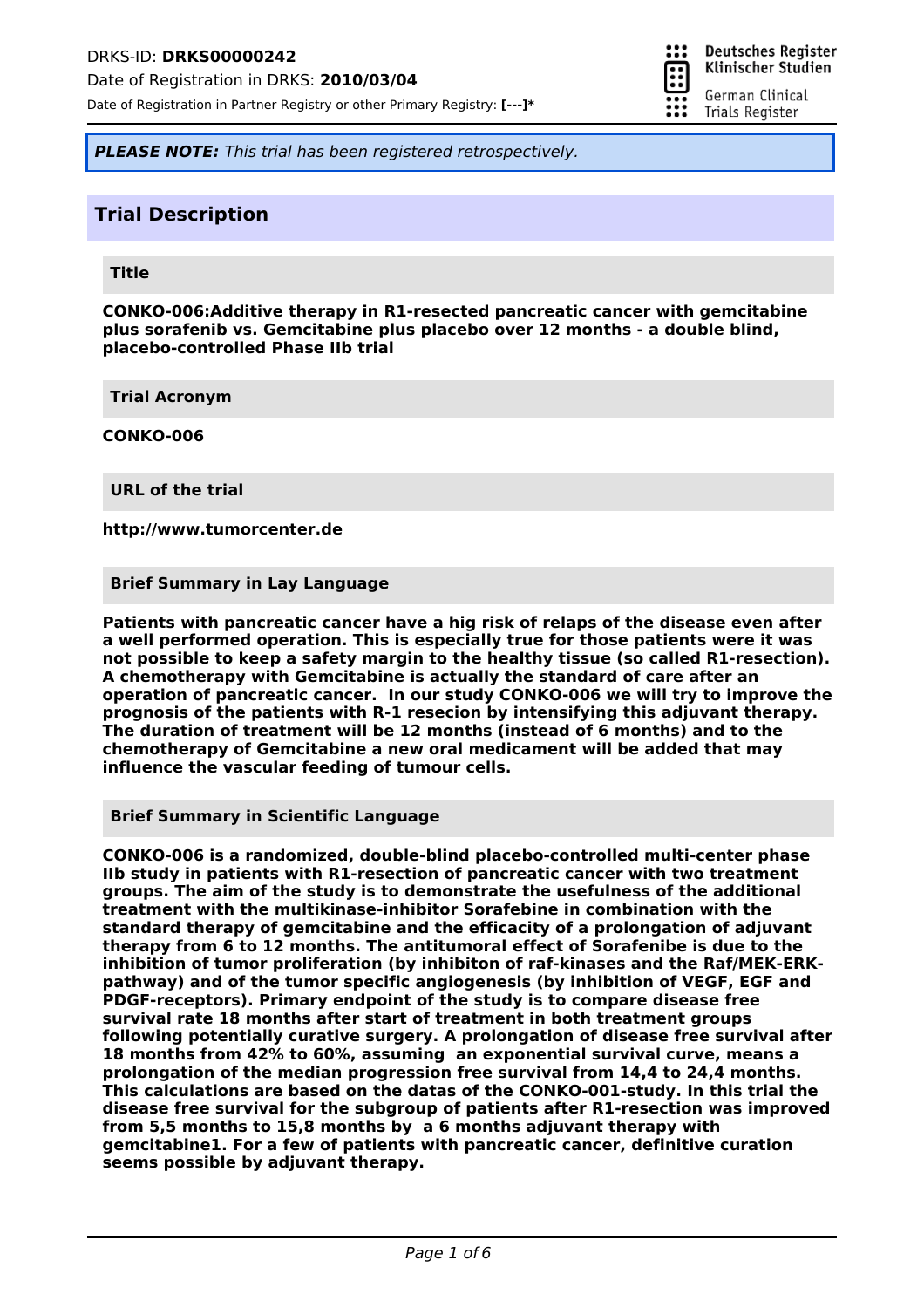

#### **Do you plan to share individual participant data with other researchers?**

**[---]\***

**Description IPD sharing plan**

**[---]\***

# **Organizational Data**

- DRKS-ID: **DRKS00000242**
- Date of Registration in DRKS: 2010/03/04
- Date of Registration in Partner Registry or other Primary Registry: **[---]**\*
- Investigator Sponsored/Initiated Trial (IST/IIT): **yes**
- **Ethics Approval/Approval of the Ethics Committee: Approved**
- (leading) Ethics Committee Nr.: **ZS EK 11 487/07 , Ethik-Kommission des Landes Berlin**

### **Secondary IDs**

- Universal Trial Number (UTN): **U1111-1114-0963**
- EudraCT-No. (for studies acc. to Drug Law): **2007-000718-35**
- BfArM-No.: **4033485**

## **Health condition or Problem studied**

ICD10: **C25 - Malignant neoplasm of pancreas**

### **Interventions/Observational Groups**

- Arm 1: **Arm A: Sorafenib 400 mg twice daily p.o. plus Gecitabine 1000 mg/ m² day 1, 8, 15 repetition day 29 Duration: 12 Month**
- Arm 2: **Arm B: Placebo twice daily plus Gemcitabine 1000 mg/m² day 1, 8, 15 repetition day 29 Duration: 12 Month**

# **Characteristics**

Study Type: **Interventional**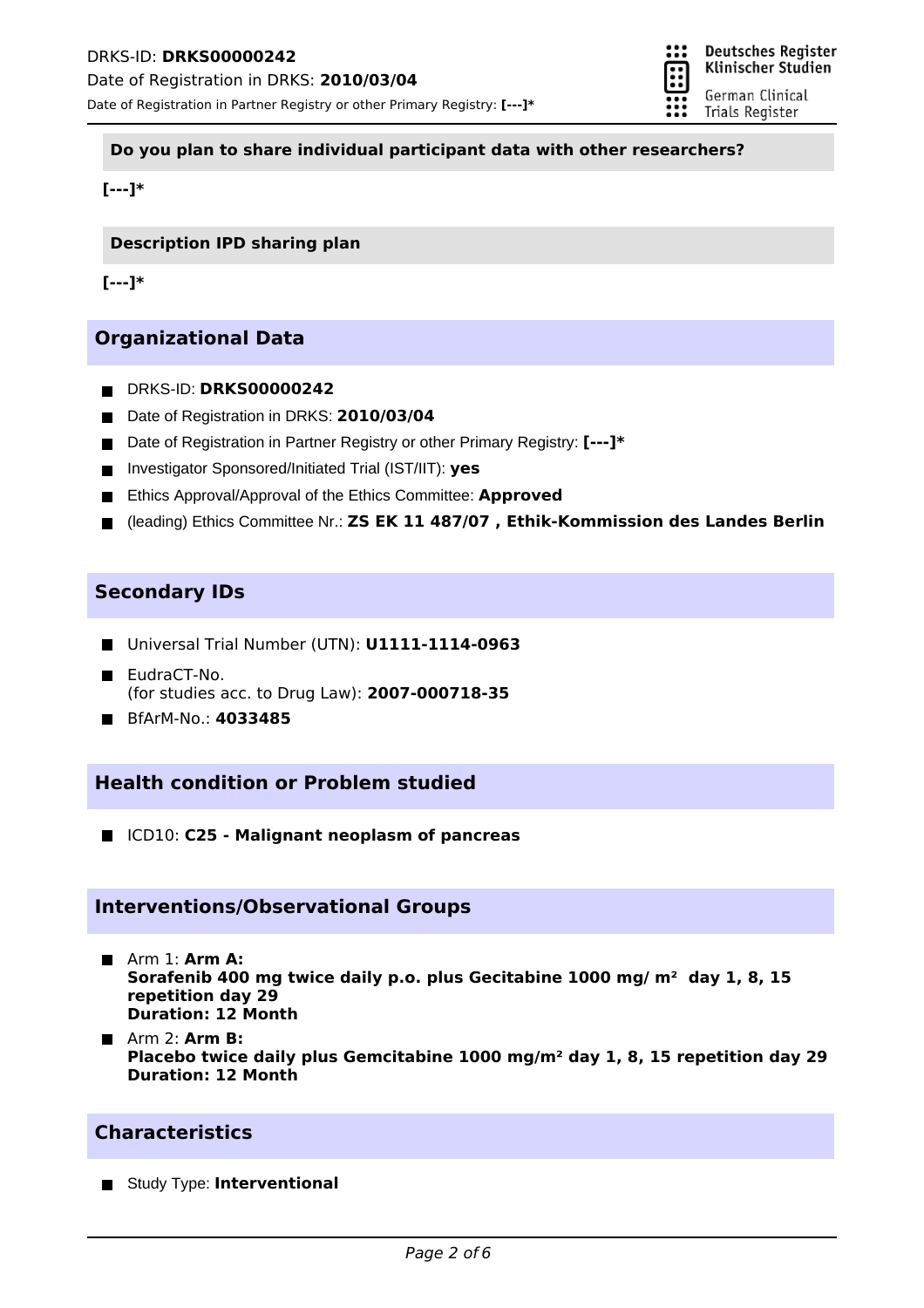

Study Type: **Interventional**

- Study Type Non-Interventional: **[---]\***
- Allocation: **Randomized controlled trial**
- Blinding: **[---]\***
- Who is blinded: **patient/subject, investigator/therapist**
- Control: **Placebo**
- **Purpose: Treatment**
- Assignment: **Parallel**
- **Phase: IIb**
- Off-label use (Zulassungsüberschreitende Anwendung eines Arzneimittels): **[---]\***

#### **Primary Outcome**

**Relaps-free survival**

**Secondary Outcome**

**Overall survival Safety and tolerability Evaluation of prognostic factors**

### **Countries of recruitment**

**DE Germany** 

# **Locations of Recruitment**

# **Recruitment**

- **Planned/Actual: Actual**
- (Anticipated or Actual) Date of First Enrollment: **2008/02/08**
- Target Sample Size: 127
- Monocenter/Multicenter trial: **Multicenter trial**
- National/International: **National**

### **Inclusion Criteria**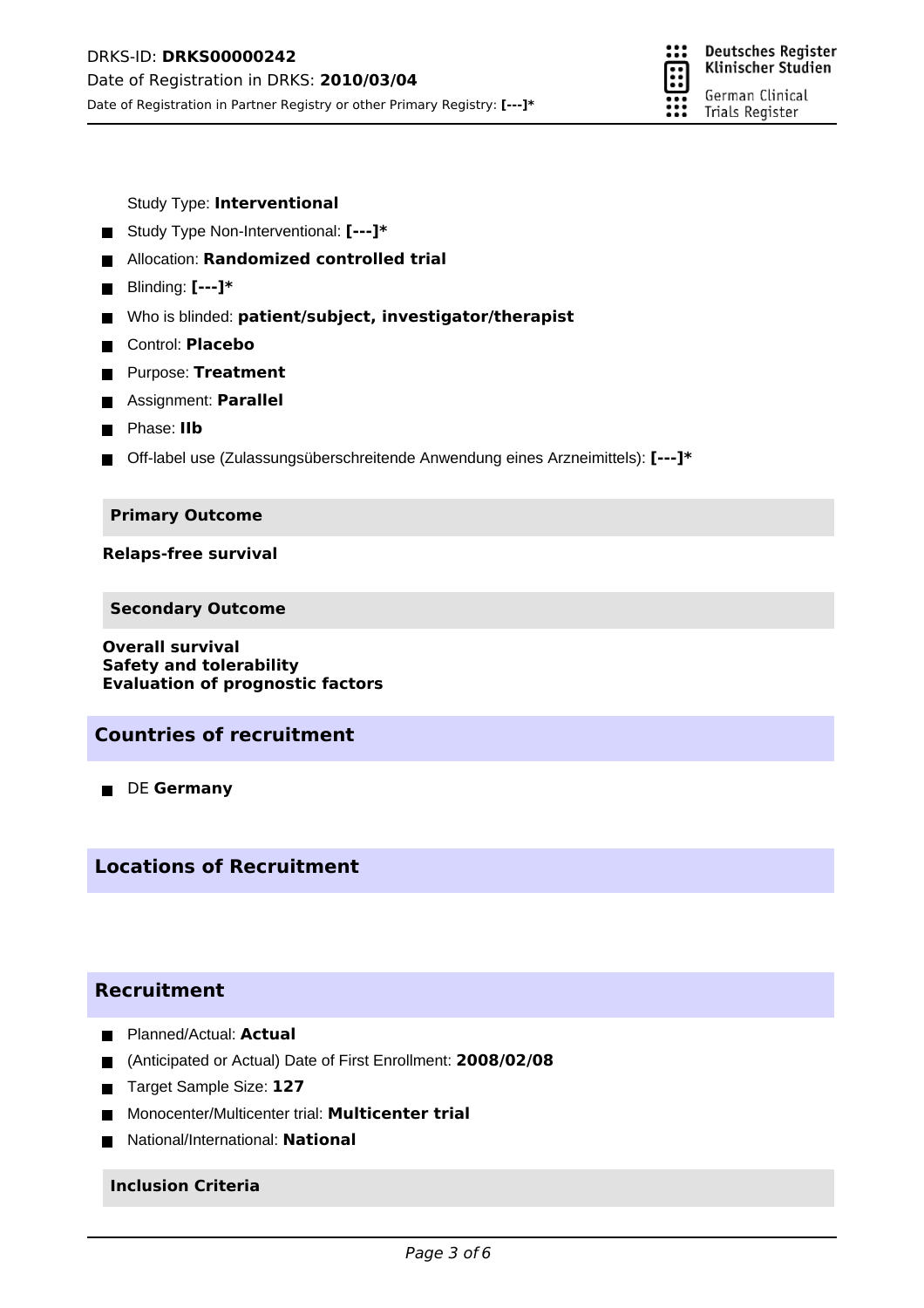### DRKS-ID: **DRKS00000242**

Date of Registration in DRKS: **2010/03/04**

Date of Registration in Partner Registry or other Primary Registry: **[---]\***



#### Gender: Both, male and female

- Minimum Age: **18 Years**
- Maximum Age: **no maximum age**

#### **Additional Inclusion Criteria**

**Histological confirmed diagnosis of an adenocarcinoma of the pancreas, Standardised surgery for tumor resection, e. g. partial pancreatoduodenectomy (Kausch-Whipple), pylorus-sparing partial pancreatoduodenectomy (PPPD), pancreas leftresection or total pancreatectomy,**

**Result of resection: R1, No previous neoadjuvant therapy (chemotherapy or radiation), Performance-Status according to Karnofsky-Scale > 60 %, Patient compliance and geographical situation allowing an adequate**

**follow up, especially the willingness to visit the same center regulary for at least 2 years after surgery, Sufficient bone marrow capacity: WBC > 3.5 /nl, platelets**

**> 100 /nl, haemoglobin > 8 g/dl, Written informed consent of the patient prioral any precedure in**

**connection with the study, Male and female patients with an age of at least 18 years, Initiation of the adjuvant therapy as soon as possible postoperative. Soonest 4 weeks after resection but not before completion of**

**the wound healing, but at latest in between 8 weeks after resection.**

#### **Exclusion criteria**

**Seriouses systemic disease (with life expectance < 6 months) according to estimation of the investigator, active infection > Grad 2 NCI-CTCAE v3.0, Known HIV infection, Serious systemic disease: Uncontrolled hypertension, ingestive heart failure NYHA III - IV, symptomatic coronary heart disease, uncontrolled cardial arrhythmia > grade II, peripher arterial disease > stage IIb, International Normalized Ratio (INR) > 1.5, prolongation of the activated partial prothrombin time (aPTT) > 1.5 x UNL (upper normal limit), transaminases > 3x UNL, Postoperative measurable tumorlesion, Pregnant or breast-feeding women. Women of child-bearing potential must have an negative pregnancy test performed 7 days prior to start of the treatment, Sexually active males or females with child-bearing potential unwilling to practice sufficient contraception during the study and for 3 months after end of the study medication., Known allergical reactions against the study drugs or the substances included therein, Patients undergoing dialysis, Interstitial pneumonia or symptomatic fibrosis of the lung, Need of immunosuppressive therapy (e. g. transplantation), Severe non-healing wounds, ulcers or bone fracturs, Participation in another experimental clinical trial within 4 weeks prior to entry into the study, Previous or ongoing narcotic drug, medication- or alcohol abuse, Patients which are not able to take in oral drugs, need parenteral nutrition,are known to have an insufficient gastrointestinal resorption or suffer from acute stomac ulcer, Other primary malignancy in the patient's history (except for successfully treated basalioma or carcinoma in situ of the cervix uteri), patients ordered to be hospitalized by legal decision**

### **Addresses**

**Primary Sponsor**

**Charité-Universitätsmedizin Berlin**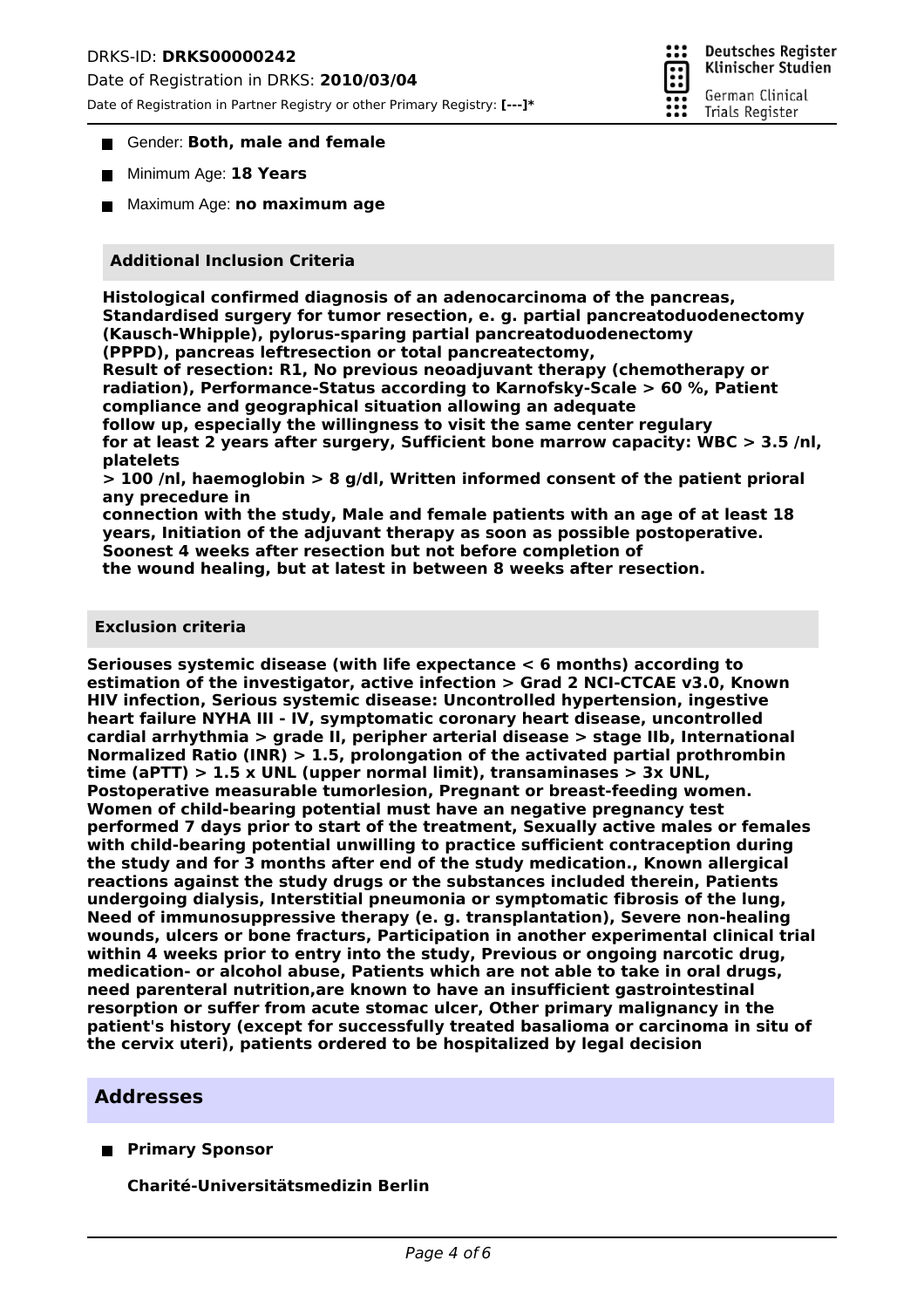**Deutsches Register** ። Klinischer Studien German Clinical Trials Register

#### **Primary Sponsor**

**Charité-Universitätsmedizin Berlin Augustenburger Platz 1 13353 Berlin Germany**

Telephone: **[---]\*** Fax: **[---]\*** E-mail: **[---]\*** URL: **www.charite.de**

**Contact for Scientific Queries**

**Ms. Dr. med. Marianne Sinn Charité - Universitätsmedizin Berlin CharitéCentrum für Tumormedizin Medizinische Klinik mit Schwerpunkt Hämatologie/ Onkologie Augustenburger Platz 1 13353 Berlin Germany**

Telephone: **+49 30 450 553222** Fax: **+49 30 450 553959** E-mail: **marianne.sinn at charite,de** URL: **[---]\* Contact for Public Queries**

**Ms. Dr. Marianne Sinn Charité - Universitätsmedizin Berlin CharitéCentrum für Tumormedizin Medizinische Klinik mit Schwerpunkt Hämatologie/ Onkologie Augustenburger Platz 1 13353 Berlin Germany**

Telephone: **+49 30 450 553222** Fax: **+49 30 450 553959** E-mail: **conko-studien at charite.de** URL: **www.tumorcenter.de**

### **Sources of Monetary or Material Support**

■ Commercial (pharmaceutical industry, medical engineering industry, etc.)

**Kaiser-Wilhelm-Allee Bayer Vital GmbH 51368 Leverkusen Germany**